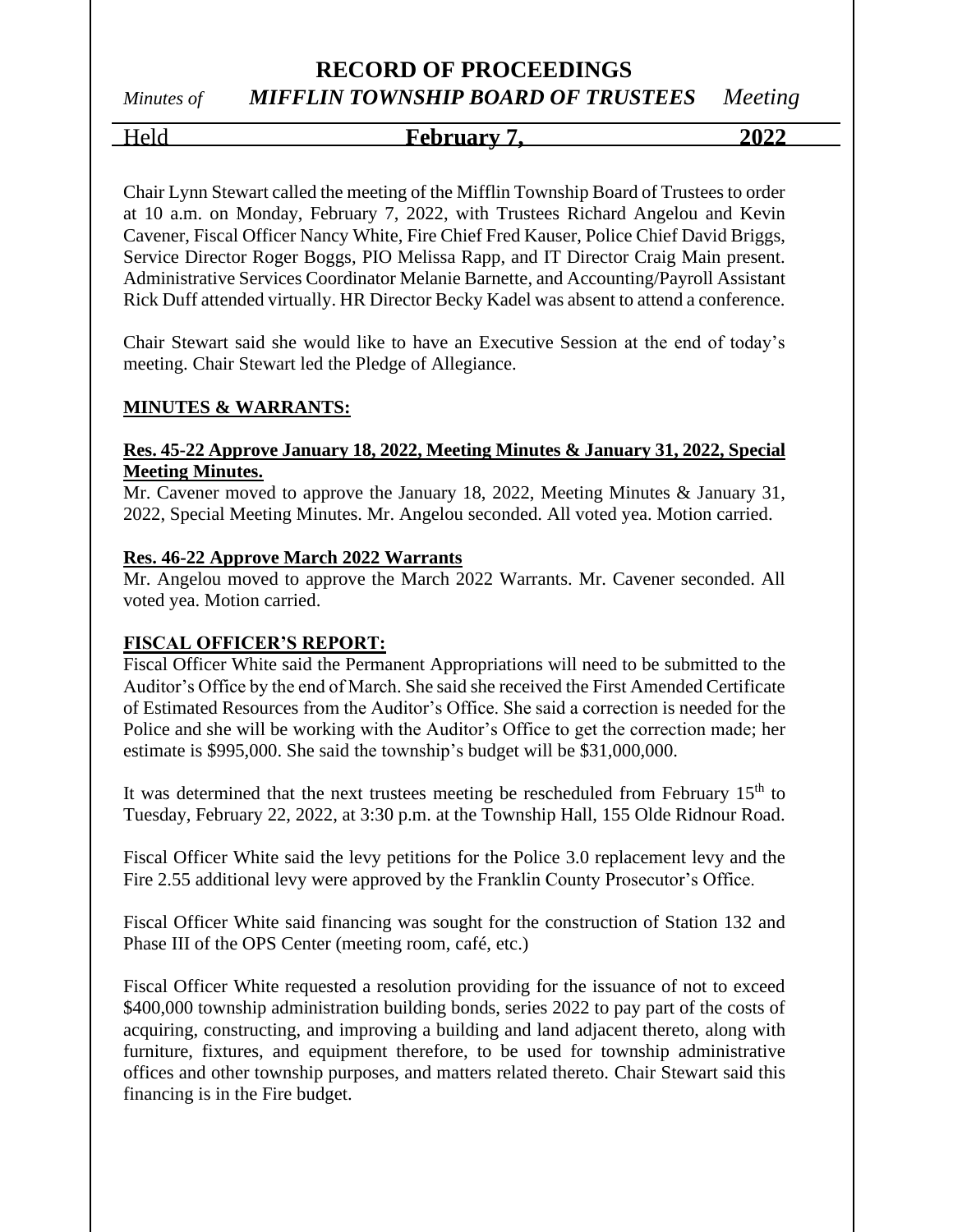### **RECORD OF PROCEEDINGS** *Minutes of MIFFLIN TOWNSHIP BOARD OF TRUSTEES Meeting*

#### Held **February 7, 2022**

**Res. 47-22 Resolution providing for the issuance of not to exceed \$400,000 township administration building bonds, series 2022 to pay part of the costs of acquiring, constructing, and improving a building and land adjacent thereto, along with furniture, fixtures, and equipment therefore, to be used for township administrative offices and other township purposes, and matters related thereto.**

Mr. Cavener moved to approve a resolution providing for the issuance of not to exceed \$400,000 township administration building bonds, series 2022 to pay part of the costs of acquiring, constructing, and improving a building and land adjacent thereto, along with furniture, fixtures, and equipment therefore, to be used for township administrative offices and other township purposes, and matters related thereto. Mr. Angelou seconded. All voted yea. Motion carried.

Fiscal Officer White requested a resolution providing for the issuance of not to exceed \$1,700,000 fire station bonds, series 2022 to pay part of the costs of constructing, and improving a new township fire/police station, along with furniture, fixtures, and equipment therefore, and matters related thereto.

#### **Res. 48-22 Resolution providing for the issuance of not to exceed \$1,700,000 fire station bonds, series 2022 to pay part of the costs of constructing, and improving a new township fire/police station, along with furniture, fixtures, and equipment therefore, and matters related thereto.**

Mr. Angelou moved to approve the Resolution providing for the issuance of not to exceed \$1,700,000 fire station bonds, series 2022 to pay part of the costs of constructing, and improving a new township fire/police station, along with furniture, fixtures, and equipment therefore, and matters related thereto. Mr. Cavener seconded. All voted yea. Motion carried.

Fiscal Officer White requested a resolution consolidating two bond issues of the township of Mifflin, County of Franklin, Ohio into a consolidated bond issue, and establishing the terms of such consolidated bond issue.

#### **Res. 49-22 Resolution consolidating two bond issues of the township of Mifflin, County of Franklin, Ohio into a consolidated bond issue, and establishing the terms of such consolidated bond issue.**

Chair Stewart moved to approve the resolution consolidating two bond issues of the township of Mifflin, County of Franklin, Ohio into a consolidated bond issue, and establishing the terms of such consolidated bond issue. Mr. Angelou seconded. All voted yea. Motion carried.

Fiscal Officer White reminded everyone to schedule their Open Enrollment phone call with SES to enroll or make changes to their medical benefits and supplemental insurance. She said the insurance remains the same as in years past. This year the spouse does not have to be on the Open Enrollment phone call.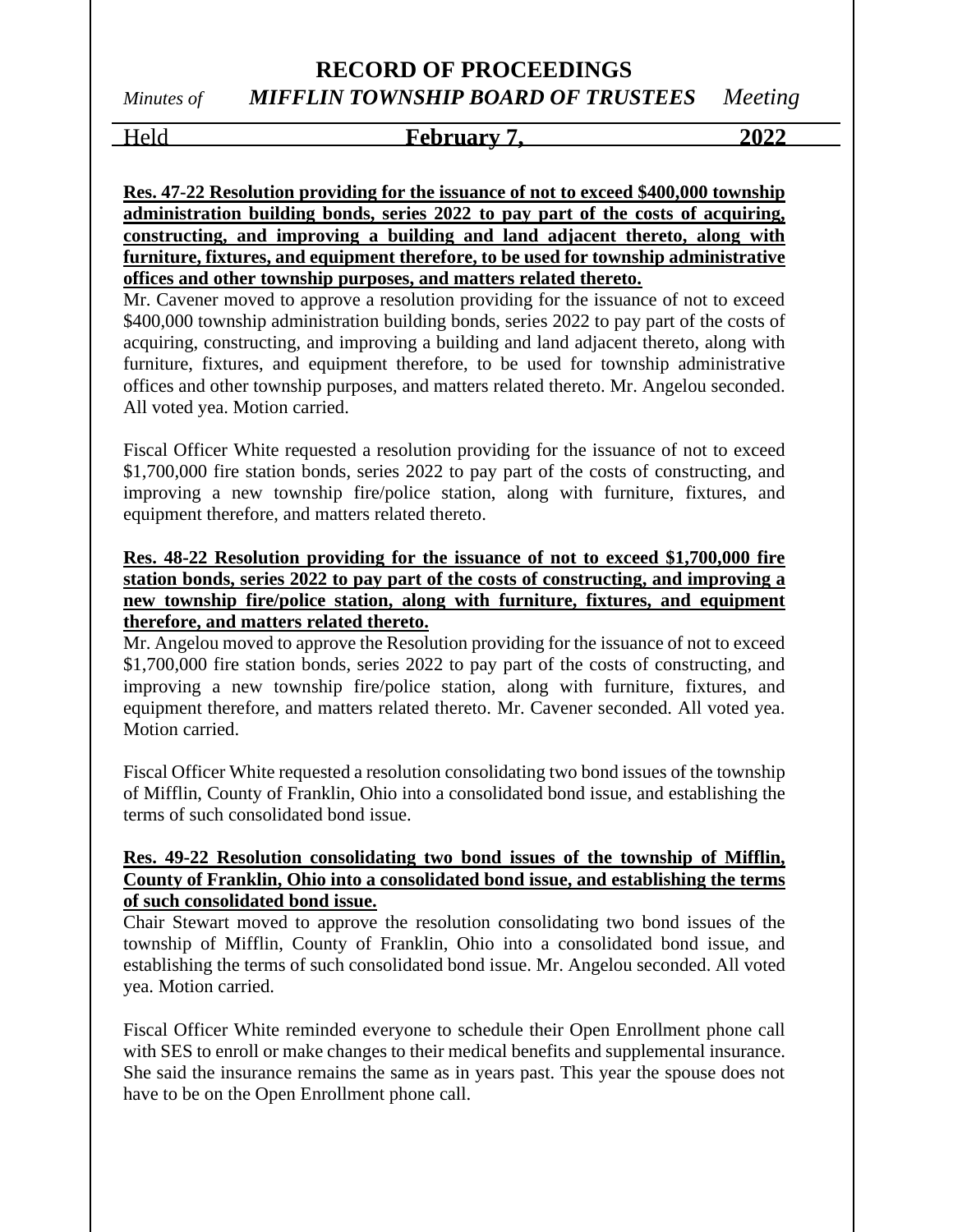# *Minutes of MIFFLIN TOWNSHIP BOARD OF TRUSTEES Meeting*

#### Held **February 7, 2022**

Fiscal Officer White said she had a phone call with Franklin Co. Engineer Cornell Robertson about the closing of the Agler Road bridge, west of Sunbury Road. Franklin County is unable to cover any of the cost or any assistance with the closing of the bridge. She said the original plan was to leave one lane open, but that is impossible as it would be too narrow of a lane causing a danger to the workers. The original engineering estimate increased by 10%, but the bids returned 25% higher than the estimations. She said to save money, they will close the bridge completely, but there will be an incentive for the contractors to complete the project early. It is expected to be closed 160 days. She would like to invite Mr. Robertson to attend the next trustees meeting on February  $22<sup>nd</sup>$  to speak on the matter. Chief Kauser said although he understands the county's dilemma, the fire trucks will be unable to go back and forth without the bridge. He said the residents will be negatively impacted. Resources and response times will be negatively impacted as well. He said the response times will be outside the acceptable limits. Chief Kauser and the City of Columbus have met with the county numerous times. The City of Columbus cannot resolve our challenges as we do not dispatch for them and vice versa. He said he will draft a letter to the county engineer, copying the trustees and the county commissioner, outlining the implications of a cardiac arrest or fire within the unincorporated area of the township during that six-month period. He said an 8-minute response time will increase to 10 minutes or longer with the bridge closed. Mr. Cavener said the county should not value money over lives. Chief Briggs said he expects the bridge closure to add  $7 - 10$  minutes to response times. Chief Briggs said he has spoken with the Deputy Chief at Gahanna Police and the Deputy Chief has agreed to assist in patrolling Leonard Park when the bridge is closed. Arrangements need to be finalized, he said. Chief Kauser said he will make a modest request for solutions at the county level. Chief Kauser will provide the draft for the trustees' review. Chair Stewart said she hopes the county will reconsider once they learn of our police department and division of fire's predicament. She said she looks forward to hearing from the county at our next meeting.

#### **PUBLIC INFORMATION OFFICER:**

Ms. Rapp provided copy of the article regarding the levy which ran late last week in *ThisWeek News*. She is working on a fact sheet for the public which will be shared on our website and social media pages for the public to obtain information on both the replacement police levy and additional fire levy. She said this month she is running a different type of social media report from the archiving service we are contracting with. This report is much more time efficient, she said. Ms. Rapp said a few events were derailed due to the inclement weather. Last week's blood drive, coordinated with our fire division, will be rescheduled in weeks. Ms. Rapp said she has many projects going on the website including coordinating with the service provider of the new cemetery software to plan for portal access from our website as well as the new service for residents interested in searching for graves and code enforcement. Additionally, she said she is working with the fire inspectors to create an online fire inspection form. Ms. Rapp said ongoing branding implementation is taking place and she hopes to have a digital newsletter available at the February 22nd meeting.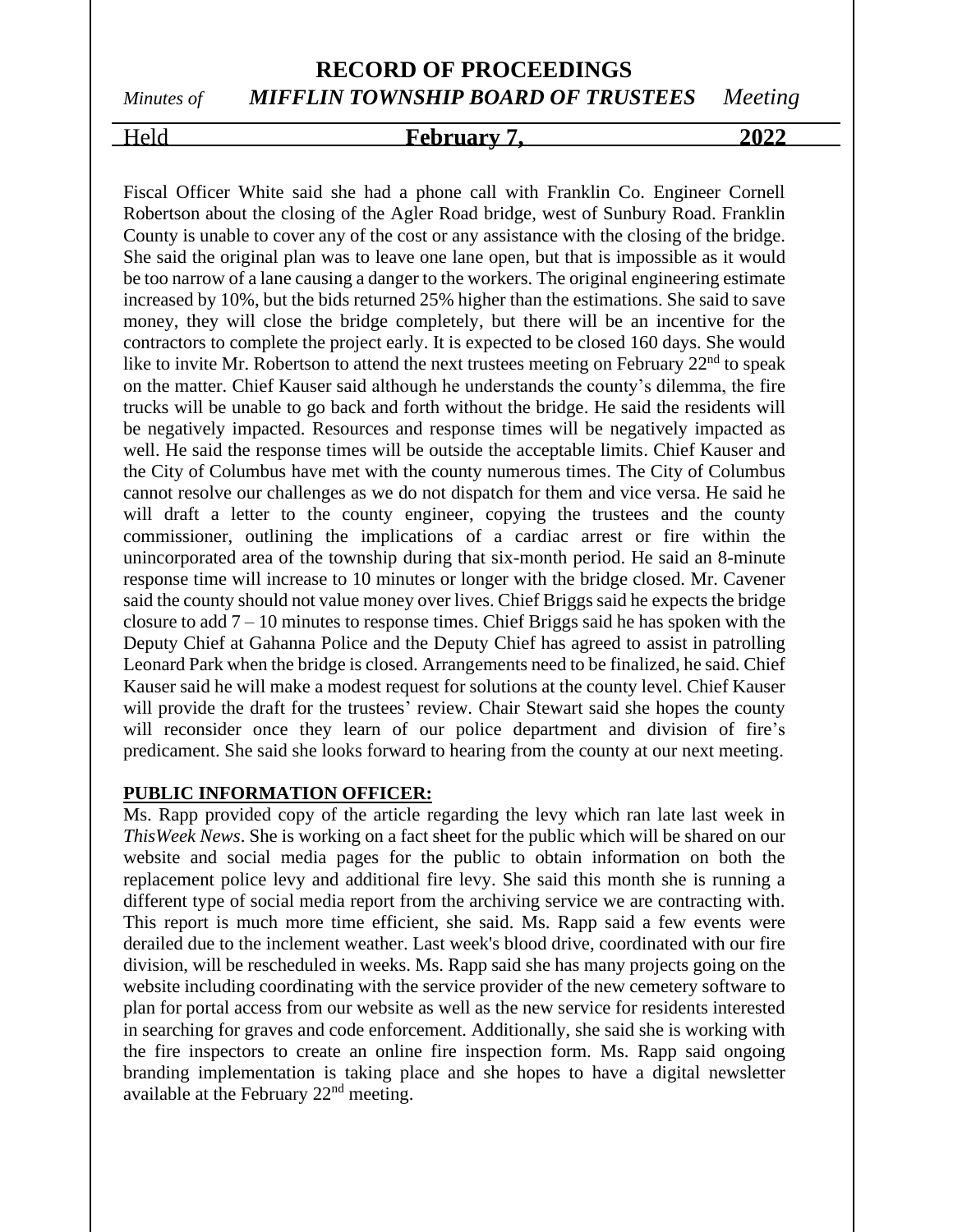*Minutes of MIFFLIN TOWNSHIP BOARD OF TRUSTEES Meeting*

#### Held **February 7, 2022**

### **SERVICE:**

Mr. Boggs requested the acceptance of the resignation of Kris Krumm, effective February 1, 2022.

#### **Res. 50-22 Accept the resignation of part-time Office Assistant Kris Krumm Kuhn, effective February 1, 2022.**

Chair Stewart moved to accept the resignation of part-time Office Assistant Kris Krumm Kuhn, effective February 1, 2022. Mr. Angelou seconded. All voted yea. Motion carried.

Mr. Boggs requested approval of TruGreen Contracts for 155 Olde Ridenour Road, and both Mifflin and Riverside Cemeteries, totaling \$5,726.70. This will be for the same services that have been performed in years past.

#### **Res. 51-22 Approve the TruGreen Contracts for 155 Olde Ridenour Road, and both Mifflin and Riverside Cemeteries, in the total amount of \$5,726.70.**

Mr. Angelou moved to approve the TruGreen Contracts for 155 Olde Ridenour Road, and both Mifflin and Riverside Cemeteries, in the total amount of \$5,726.70. Mr. Cavener seconded. All voted yea. Motion carried.

Mr. Boggs researched estimates from two cleaning companies to clean the offices at 155 Olde Ridenour Road. He received an estimate from J Ross Cleaners for just over \$1,000 per month for two cleanings. He requested approval of a one-year contract with Coverall cleaning services in the amount not to exceed \$6,600.00. He said this the 1-year cleaning service includes twice a week cleanings and two deep cleans (floor to ceiling) separate from the normal weekly cleaning.

#### **Res. 52-22 Approve the one-year contract with Coverall cleaning services for 155 Olde Ridenour Road in the amount not to exceed \$6,600.00.**

Mr. Angelou moved to approve the one-year contract with Coverall cleaning services at 155 Olde Ridenour Road in the amount not to exceed \$6,600.00. Mr. Cavener seconded. All voted yea. Motion carried.

Mr. Boggs said since his part-time office assistant recently resigned, he would like to hire a full-time office assistant to work regular office hours. This is planned and budgeted.

Mr. Boggs requested the approval to hire a full-time office assistant to support the Service department, Cemeteries and Code Enforcement. He will review the current job description to determine if it needs updated with more details.

#### **Res. 53-22 Approve the hiring of a full-time office assistant for Service, Cemeteries, and Code Enforcement.**

Mr. Angelou moved to approve the hiring of a full-time office assistant for Service, Cemeteries, and Code Enforcement. Chair Stewart seconded. All voted yea. Motion carried.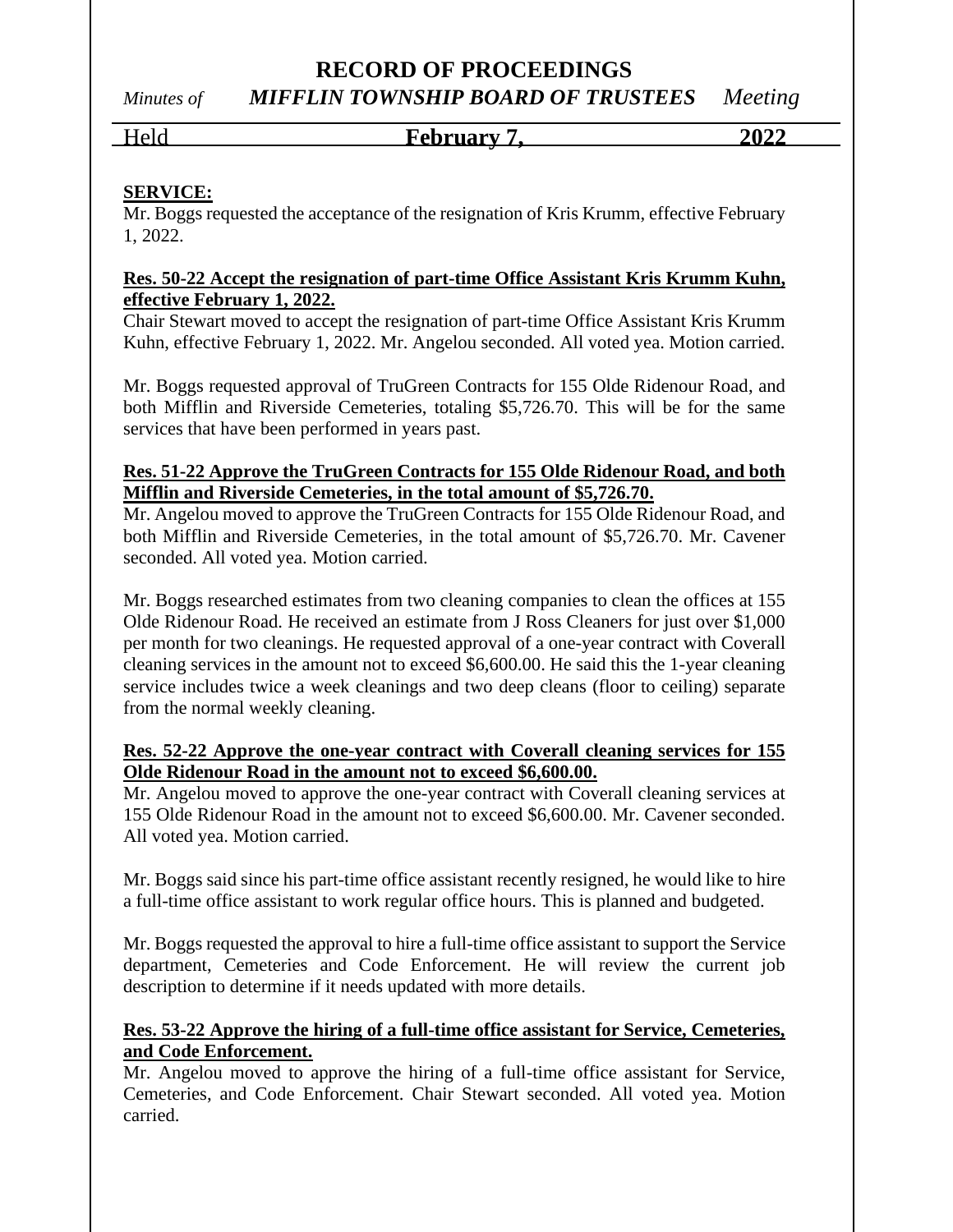# *Minutes of MIFFLIN TOWNSHIP BOARD OF TRUSTEES Meeting*

Held **February 7, 2022**

Mr. Boggs said he will present his budget at the next meeting. Mr. Boggs made the trustees aware of an accident that occurred during the snowstorm in which one of our snowplows was rear-ended by an unlicensed, uninsured motorist. There were no injuries. A police report was made, and insurance was contacted. The plow is expected to have \$5,000 - \$7,000 in damages, but he will obtain an official insurance estimate. It cannot be used for salting but can still be used to plow snow until repaired. Mr. Boggs provided updates. (See Referral File.)

#### **CODE ENFORCEMENT:**

Mr. Boggs provided updates. (See Referral File.) He said code enforcement software will be available to the public on our website within the next two weeks.

#### **POLICE:**

Chief Briggs requested the acceptance of the resignation of Officer Michael Kiser, effective February 3, 2022. He will not be replaced.

#### **Res. 54-22 Accept the resignation of Officer Michael Kiser, effective February 3, 2022.**

Mr. Cavener moved to accept the resignation of Officer Michael Kiser, effective February 3, 2022. Mr. Angelou seconded. All voted yea. Motion carried.

Chief Briggs said he spoke to the county about the closure of the Agler Road bridge. He said the traffic lights at Sunbury Road and Cassidy Avenue, and Sunbury Road and Agler Road will have a pattern change which may affect traffic. He said the estimated delay to respond (with the Agler Road bridge closure) to Leonard Park is an additional  $7 - 10$ minutes. He said he spoke with the Deputy Chief with the City of Gahanna who said they are willing to respond to alarm drops or life safety calls (priority calls). He said we would need to make the request through Franklin County Communications to call the Gahanna Police for response. He plans to meet with the Deputy Chief in June and will provide an update at that time. Chief Briggs said patrolling of the Leonard Park area has increased due to on-going issues. He said the midnight shift officer found the fire on Genessee while on patrol in the area. Chief Briggs provided estimated statistics from June – December 2021, however they are not accurate; the numbers are lower than what they should be due to a change in the reporting system. Chair Stewart requested he keep statistics on any of our officers placed at risk. Chief Briggs said for the time being they will be going down to part-time operational hours  $(8 \text{ am} - 2 \text{ am})$ , until the new officer is off probation. Mr. Cavener said we must protect our officers; they are doing an outstanding job.

#### **FIRE DIVISION:**

Chief Kauser thanked the Service department and facility director for their work removing snow and ice.

Chief Kauser requested the acceptance of the retirement of Deputy Chief Jeff Wright, effective February 5, 2022.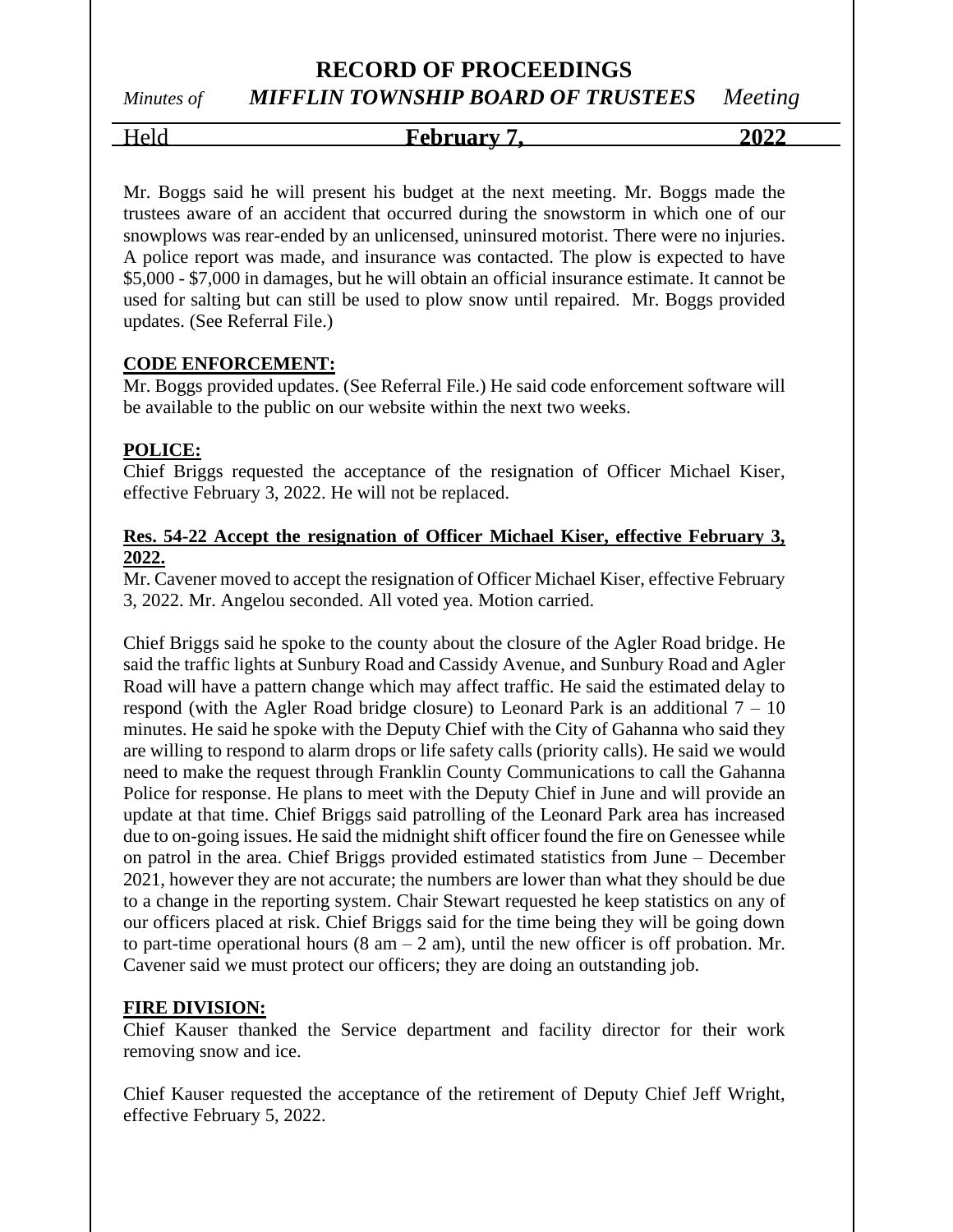*Minutes of MIFFLIN TOWNSHIP BOARD OF TRUSTEES Meeting*

#### Held **February 7, 2022**

#### **Res. 55-22 Accept the retirement of Deputy Chief Jeff Wright, effective February 5, 2022.**

Chair Stewart moved to accept the retirement of Deputy Chief Jeff Wright, effective February 5, 2022. Mr. Cavener seconded. All voted yea. Motion carried.

Chair Stewart said Deputy Chief Wright will be missed and she sincerely thanks him for all he has done for the township and its residents.

Chief Kauser requested the approval to surplus the turnout gear that is aged beyond its maximum life or is damaged. He said the Quarter Master has the detailed records and serial numbers, etc. maintained for the gear.

#### **Res. 56-22 Approval to surplus 10 set of turnout gear including helmets.**

Chair Stewart moved to approve the surplus 10 sets of turnout gear including helmets. Mr. Angelou seconded. All voted yea. Motion carried.

Chief Kauser provided Fire Division updates along with the 2022 final budgets for fire, EMS, and dispatching. Chief Kauser provided Information Technology updates, Operation Center Project updates, and MECC Regional Council of Governments updates. (See Referral File.)

Chief Kauser said a new organizational chart with photos will be available very soon. He said Battalion Chief Scott Davis is assuming the Deputy Chief's role in fire administration. He is in the chain of command for dispatching as well as fire prevention.

Mr. Main said Bexley plans to cut-over on Wednesday, February 9<sup>th,</sup> and Whitehall plans to cut-over on Thursday, February  $10<sup>th</sup>$ . He said that a decision needs to be made on DocCentral and VIP. He will meet with Chief Kauser and Fiscal Officer White about this and will have a recommendation at the trustees meeting on February 22. Mr. Main said he will be out of the office February  $9 - 15$ .

#### **VISITORS COMMENTS:**

None.

At 11:16 a.m., Chair Stewart made a motion to go into an Executive Session per ORC §121.22 (G) (1) Purpose: to consider the appointment, employment, dismissal, discipline, promotion, demotion, or compensation of a public employee or official, or the investigation of charges or complaints against a public employee, official, license, or regulated individual, unless the public employee, official, licensee, or regulated individual requests a public meeting. Mr. Angelou seconded. All voted yea. Motion carried.

At 12:26 p.m., the trustees came out of Executive Session and authorized Fiscal to research obtaining a part-time temporary clerical position for Fiscal and Township Administration.